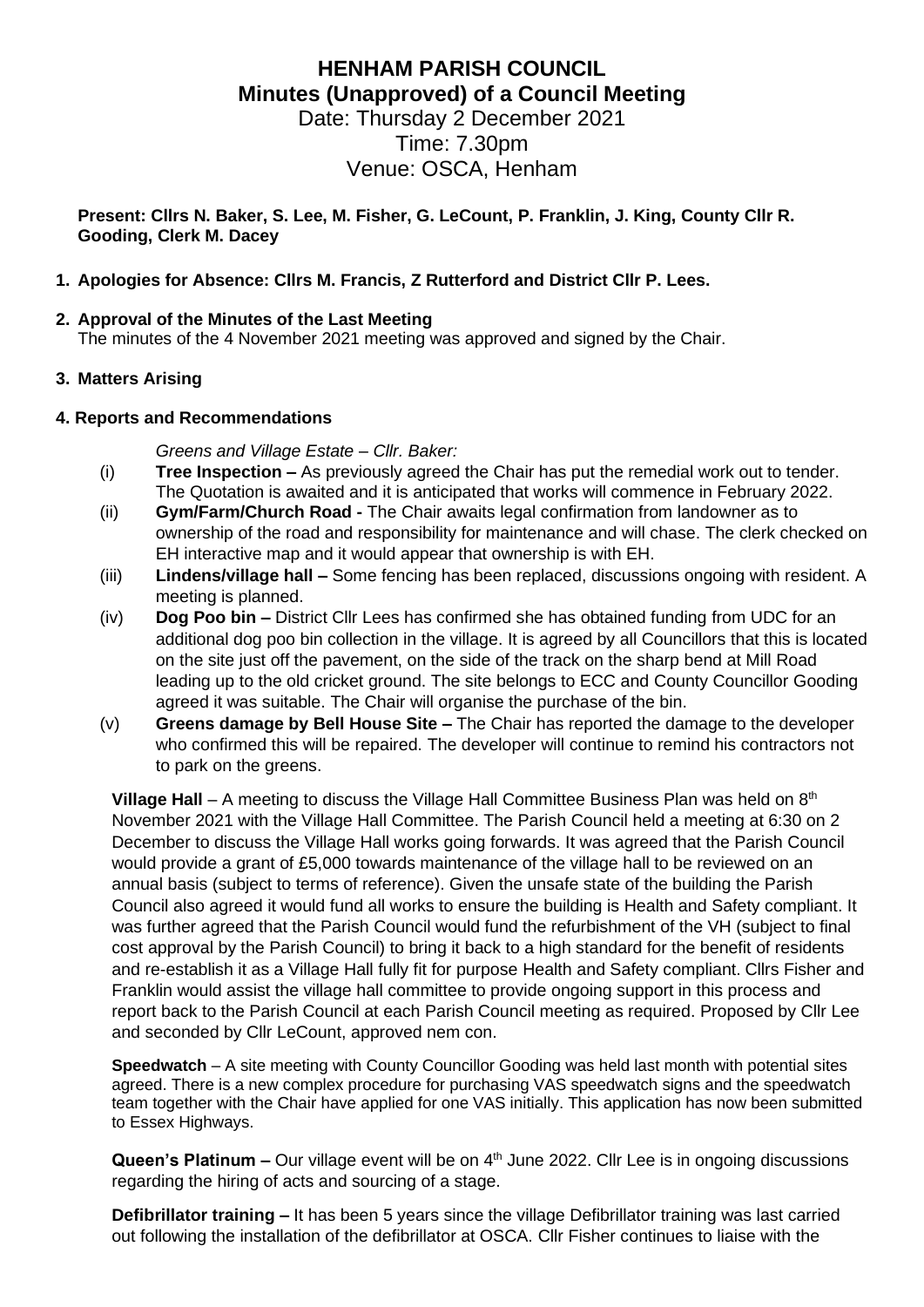resident responsible for the defibrillator training and it is hoped a CPR and defibrillator training event will be held in late spring 2022.

**Woodland –** Cllr Fisher has received 5 responses so far but more volunteers are required. An appeal will be posted on Facebook.

**PCSO –** The Chair previously circulated an update to all Councillors following a meeting with the other parish councils on the PCSO last month and whether we are all receiving value for money Cllr King has kindly taken on the role to be the liaison Councillor for the PSCO in order to ensure a guarantee of time spent in our village and closer involvement with the Speedwatch campaign. A new PSCO is being trained with a one month handover in January 2022.

**Village Christmas tree** – Tree is in place with some new Christmas lights. The Parish Council thanks everyone involved with this.

*(ii) Finance*

| <b>Receipts</b>            |                                        |         |      |         |
|----------------------------|----------------------------------------|---------|------|---------|
| From Whom                  | Description                            |         |      | Amount  |
| SOV <sub>100</sub> Club    | October draw                           |         |      | £410.00 |
| J Day & Son                | Headstone fees                         |         |      | £110.00 |
|                            |                                        |         |      |         |
| To Whom                    | Description                            | Amount  | VAT  | Total   |
| (Invoice no.)              |                                        |         |      |         |
| Jon Goodwin (1)            | OSCA electrical works (materials only) | £20.00  | £0.0 | £20.00  |
| Thinktrees Itd<br>(000639) | <b>Tree Survey</b>                     | £710.00 | £0.0 | £710.00 |
| M Dacey                    | Clerk's salary (November)              | £398.38 | £0.0 | £398.38 |

**Treasury Management Investment Policy and Strategy 2022/23 – Cllr Fisher-** The annual investment Policy and Strategy for 22/23 was updated by Cllr Fisher and circulated to all Councillors prior to the meeting for review and approval. Approval for the Policy and Strategy was proposed by Cllr Le Count and seconded by Cllr King, approved nem con.

**2022-2023 Draft Budget**/**Expenditure Forecast and Precept** discussion for setting of Precept – deadline 21 January 2022. The Clerk distributed a draft budget and draft expenditure forecast to all councillors for their appraisal during November 2021.Councillors were previously advised by the clerk to consider the draft expenditure forecast for Henham for the 2021-2022 period and this would help them arrive at an income requirement for the coming financial year. Having held the precept for a number of years, with a 3% increase agreed last year, Cllr Fisher proposed the precept is increased by 3% (£1,198.26) from £39,942 to £41,140, seconded by Cllr LeCount, approved nem con.

*(iii) Planning and Developments -*

- **UTT/21/3447/HHF** proposed Loft conversion to provide better headroom to master bedroom by construction of new dormer and enlargement of existing, 11 Mill Road
- **UTT/21/3478/HHF** proposed Erection of single storey rear extension, Keyham House High Street

**Breaches: Continuing breaches at Cedar Cottage**- UDC enforcement has confirmed the matter has been closed due to it being time barred. The Chair is liaising with District Cllr Lees who is shortly meeting with the UDC planning legal team and will advise the Chair of the meeting outcome in due course.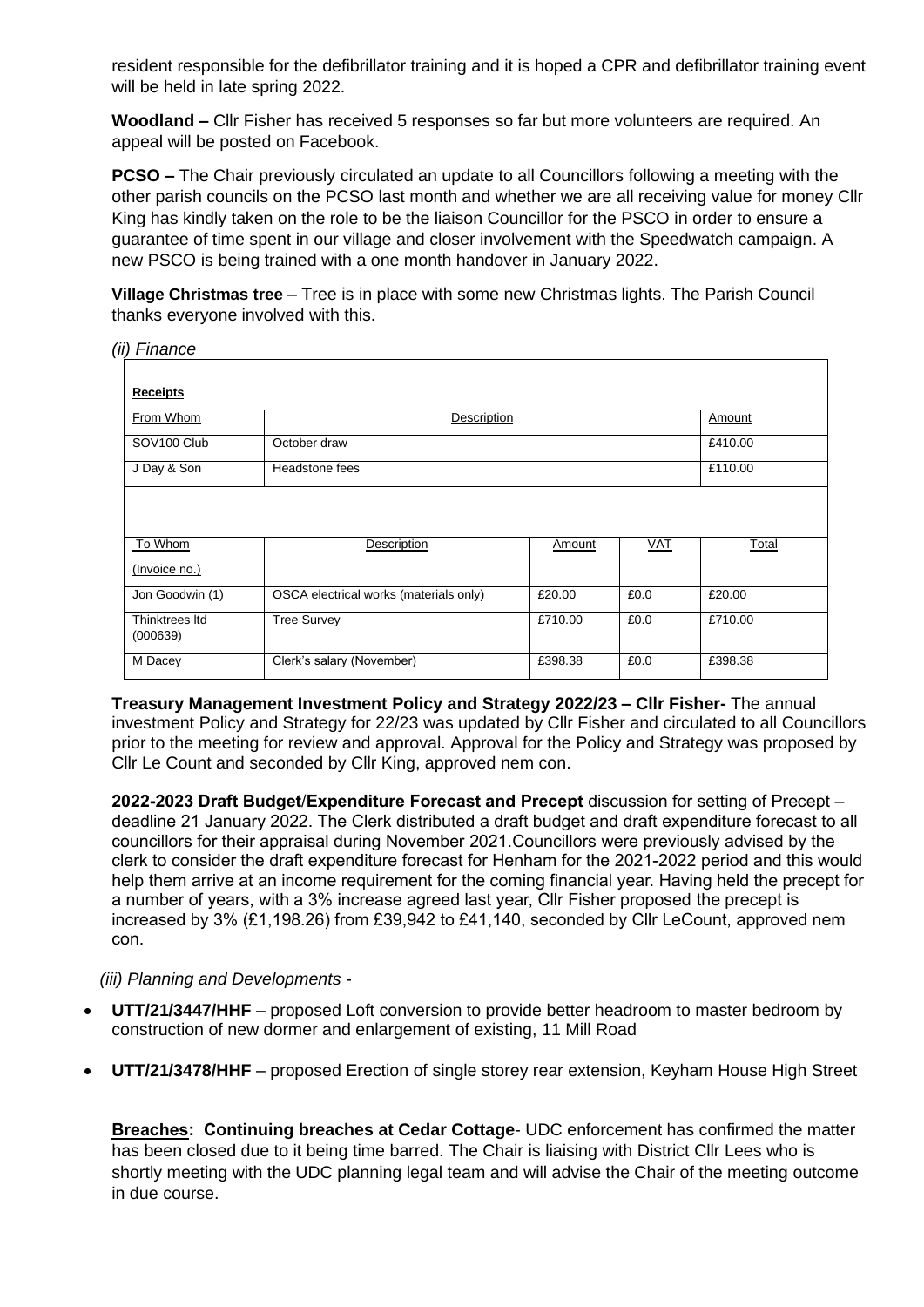#### **Appeals: APP/C1570/W/21/3272403: LAND SOUTH OF VERNONS CLOSE, CM22 6AF**

proposed Outline permission with all matters reserved except access for the erection of 45 no. dwellings. UDC REFUSED 17/2/21. APPEAL ALLOWED. The Parish Council is very disappointed that the Appeal was allowed by the Inspector due to the UDC housing supply issues. The Parish Council is seeking the advice of their planning advisor on next steps and will be liaising with the Vernons Close Residents Association.

**Decisions**: **POST MEETING NOTE: UTT/21/3027/FUL** – proposed Erection of 3 no. terraced dormer cottages and demolition of sheds, Land Adj. 2 Wood End Green Cottages Wood End Green on 3rd December the Parish Council was informed that the planning application for 3 houses in the garden of 2 Woodend Green Cottages was refused.

#### *(vi) Highways –*

#### North Hall Road:

(a) **Road Closure**: The Parish Council has been in continuing discussions with all stakeholders regarding the continued closure of North Hall Road. Following the completion of the vegetation clearance, arrangements have been made to attend site to carry out topographical survey on Monday 15 November and Tuesday 16 November 2021. The results of the survey will help EH with the progression of the design phase. EH have also confirmed they are now in the process of producing a geotechnical specification for ground investigations, during this period you may see minimal activity on site while we prepare the required documentation. These works are anticipated to be carried out in December 2021 with laboratory test results and an interpretive report expected to return in January 2022.The clerk emailed County Cllr Gooding on 22 November to report the potholes along the diversion route following a complaint by a resident regarding the state of the potholes at Patmore End. County Cllr Ray Gooding is having a site meeting with ECC cllr Lee Scott, portfolio holder for Essex Highways, to review the diversion route and NHR.

**Travellers Site**: An enforcement file has been opened ENF/21/0204/C and will be allocated to Oliver Sear, a new member of the enforcement team at UDC. A retrospective planning application has since been made for a travellers site for one pitch. The Parish Council has objected on the grounds that the egress is exceptionally dangerous and is an inappropriate site. County Cllr Gooding has confirmed that EH have not approved the egress. Cllr LeCount confirmed he will obtain and circulate the report from Oliver Sear at UDC.

Hall Road, Henham**:** The Parish Council previously agreed to pay for the installation of a 40mph buffer zone at this site. Essex Highways previously confirmed the cost of construction is now a fixed price of £9,711.74. We were originally quoted £6k for the signage works. The Parish Council has already paid approximately £3500 plus VAT to get to this stage. ECC have now promised to provide funding and the Parish Council awaits further details – clerk sent an email to County Cllr Gooding on 5/11/21. County Cllr Gooding confirmed the funding has been agreed in principle with ECC and a meeting is being held in January 2022.

Pledgdon Green Lane/Brick End Road –The Clerk emailed County Cllr Gooding on 5/11/21 with a request to reapply for quiet lane status and 20 mph speed limit to be granted by the Highways Panel and for the pot holes/repairs to be put forward to the highways panel. County Cllr Gooding confirmed both applications have been put forward although the process for achieving quiet lane status is lengthy.

Blocked drains in Old Mead Road - The Clerk emailed County Cllr Gooding to log this on 5/11/21. County Cllr Gooding will attend a site meeting with a representative from EH with Cllrs Franklin and LeCount also attending.

Mill Road/School Road yellow lines – The Parish Council is aware of dangerous parking on the Mill Road bend by School Lane. The PCSO has been asked to speak to the owners of the vehicles. The clerk emailed County Cllr Gooding on 5/11/21 with a formal request to extend the yellow lines round the bend. County Cllr Gooding has submitted the request to Essex Parking Partnership.

**Residents are encouraged to also report any matters to Essex Highways direct via the Essex Highways web site [www.essex.gov.uk/highways](http://www.essex.gov.uk/highways) (details also on the Henham Website), as**